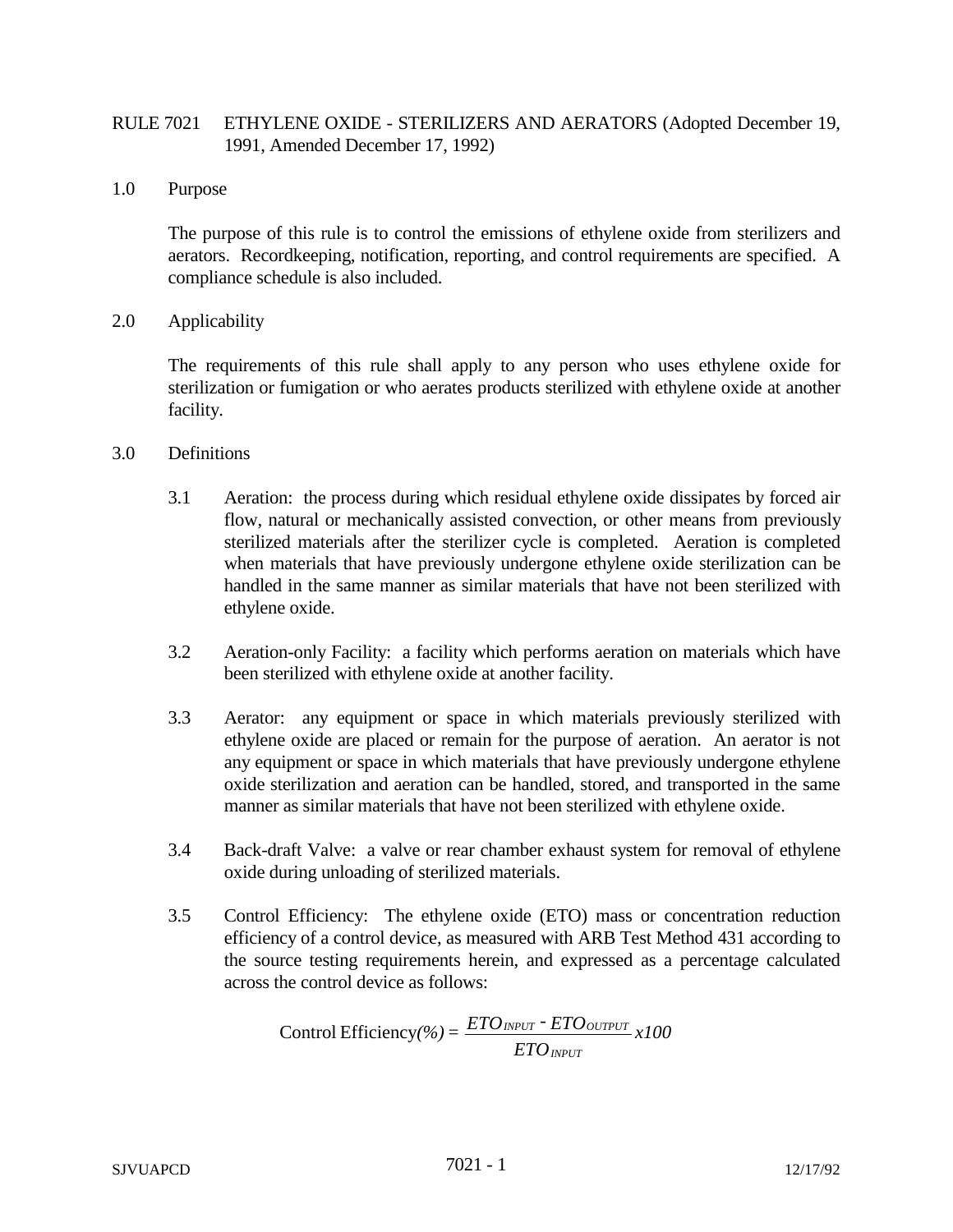- 3.6 Ethylene Oxide: a colorless, flammable gas that has been identified as a suspected human carcinogen and a toxic air contaminant by the ARB.
- 3.7 Exhaust Stream: the ethylene oxide-contaminated effluent emitted from a sterilizer or aerator.
- 3.8 Facility-wide: the total pounds of ethylene oxides used in all of the sterilizers at the facility during a one (1) year period.
- 3.9 Leak-free: the state which exists when the concentration of sterilant gas measured one (1) centimeter away from any portion of the exhaust system of a sterilizer or aerator, during conditions of maximum sterilant gas mass flow, is less than 30 ppm (for a sterilant gas composition of 12% ethylene oxide and 88% CFC-12 by weight) or ten (10) ppm (for other compositions), as determined by a portable hydrocarbon detection instrument.
- 3.10 Portable Hydrocarbon Detection Instrument: a hydrocarbon analyzer which used the flame ionization detection or thermal conductivity methods and satisfies ARB Method 21. The instrument shall be calibrated on methane and shall sample at a rate of at least one (1) liter per minute.
- 3.11 Sterilization/Fumigation: the process where ethylene oxide or any combination of ethylene oxide and other gases are used to destroy bacteria, viruses, fungi, and other unwanted organisms on products. These products include, by way of illustration and not limitation, medical products, cosmetics, and foodstuffs.
- 3.12 Sterilizer: any chamber or related piece of equipment that uses ethylene oxide or an ethylene oxide mixture in any sterilization or fumigation process.
- 3.13 Sterilizer Gas: ethylene oxide or any combination of ethylene oxide and other gases used in a sterilizer.
- 3.14 Sterilizer Cycle: the process which begins when ethylene oxide is introduced into the sterilizer, includes the initial purge or evacuation after sterilization and subsequent air washer, and ends after evacuation of the final air wash.
- 3.15 Sterilizer Door Hood Exhaust Stream: the air stream which results from collection of fugitive ethylene oxide emissions, by means of an existing hood over the sterilizer door, during the time that the sterilizer door is open after the sterilizer cycle has been completed.
- 3.16 Sterilizer Exhaust Vacuum Pump: a device used to evacuate the sterilant gas during the sterilizer cycle, including any associated heat exchanger. A sterilizer exhaust pump is not a device used solely to evacuate a sterilizer prior to the introduction of ethylene oxide.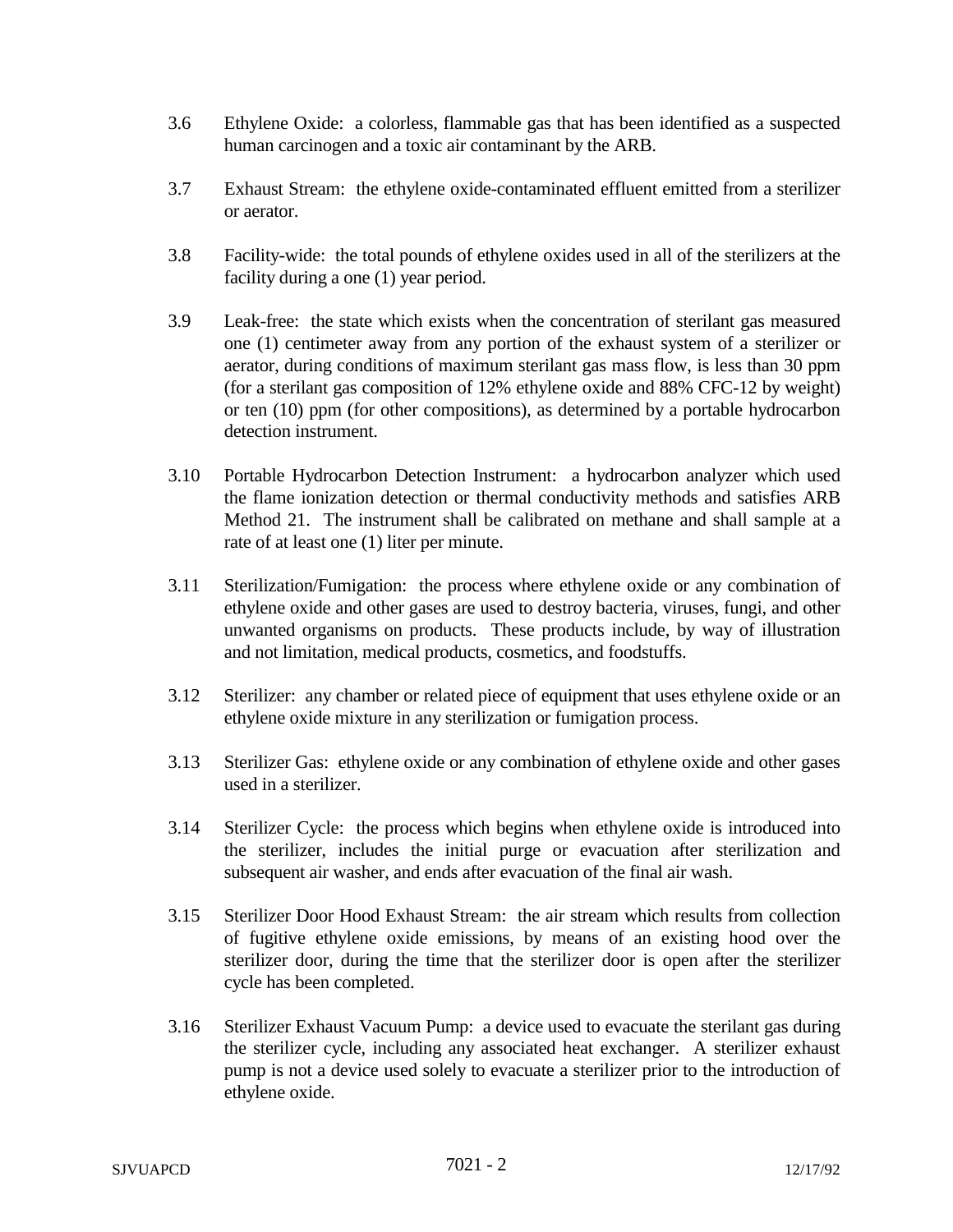## 4.0 Exemptions

- 4.1 Any facility with a facility-wide usage of ethylene oxide less than or equal to 25 pounds per calendar year shall be exempt from the requirements of Section 5.0.
- 4.2 If control equipment is required solely to comply with the requirements of this rule, such equipment shall not be subject to Rule 2201 (New and Modified Stationary Source Review Rule) provided the system includes Best Available Control Technology (BACT).

### 5.0 Requirements

A person shall not operate a sterilizer or aerator unless all of the following requirements are satisfied:

- 5.1 No sterilizer exhaust vacuum pump working fluid is discharged to wastewater streams.
- 5.2 The exhaust stream including, but not limited to, any piping, ducting, fittings, valves, or conveyed from the sterilizer and aerator to the outlet of the control device is leak-free.
- 5.3 All of the control requirements shown in Table 1 for the applicable control category are met.
- 5.4 For facilities using more than 600 pounds of ethylene oxide per year, the back-draft valve is ducted to the control device that is used to control the sterilizer or aerator exhaust stream.
- 5.5 For facilities using more than 5,000 pounds of ethylene oxide per year, the sterilizer door hood exhaust stream is ducted to the control device that is used to control the aerator exhaust stream.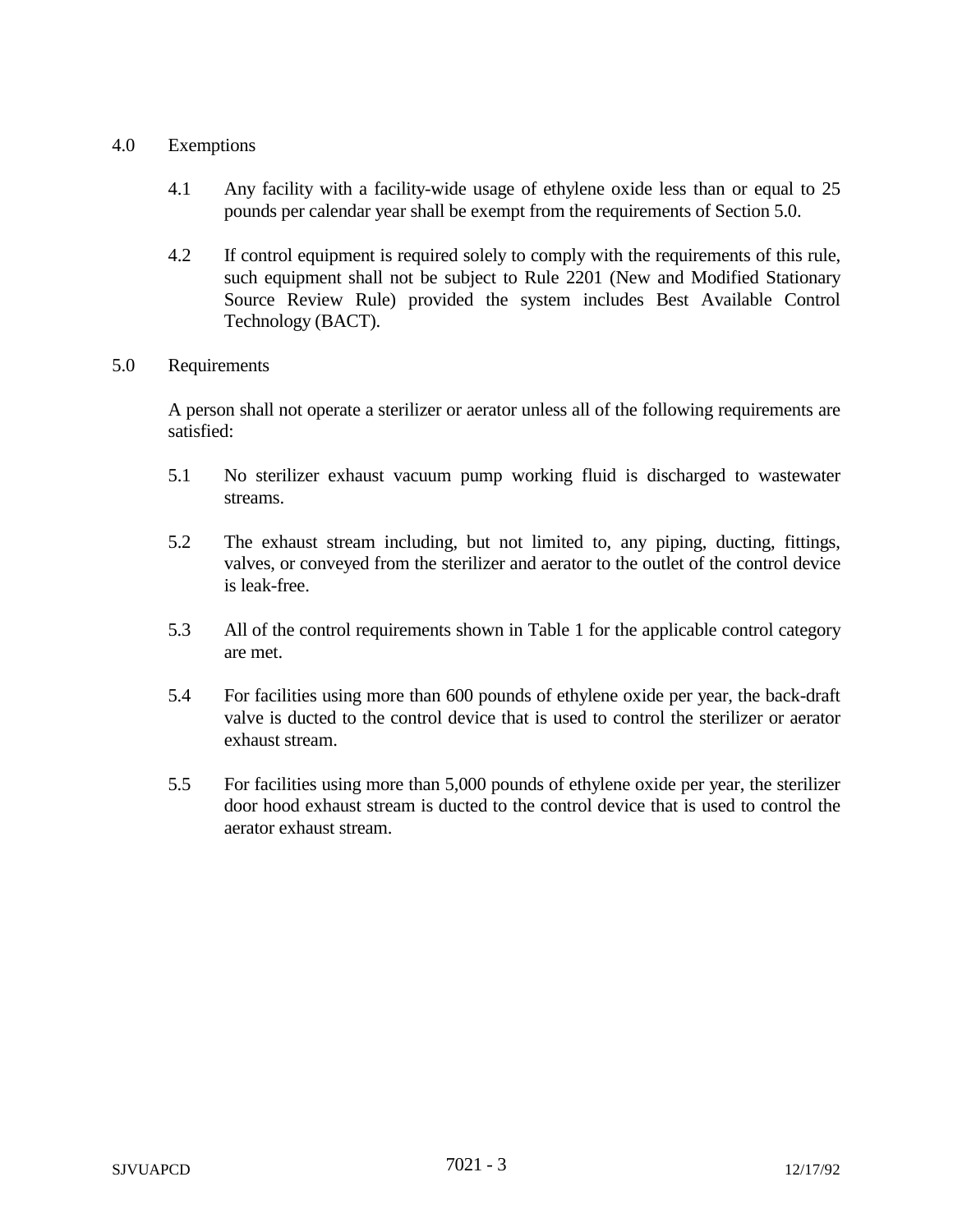| <b>CONTROL CATEGORY</b>         | <b>REQUIREMENTS</b>       |                           |              |
|---------------------------------|---------------------------|---------------------------|--------------|
| Facility-wide Pounds of         | <b>Exhaust Streams to</b> | <b>Exhaust Streams to</b> | Control      |
| Ethylene Oxide used per year    | be Controlled             | be tested                 | Efficiency % |
|                                 |                           |                           |              |
| Less than or equal to 25        | None                      | None                      | None         |
| More than 25 and less than or   | Sterilizer                | Sterilizer                | 99.0         |
| equal to 600                    |                           |                           |              |
| More than 600 and less than or  | Sterilizer;               | Sterilizer;               | 99.9         |
| equal to 5,000                  | Aerator;                  | Aerator                   | 95.0         |
|                                 | <b>Back-Draft Valve</b>   |                           |              |
| More than 5,000                 | Sterilizer;               | Sterilizer;               | 99.9         |
|                                 | Aerator;                  | Aerator                   | 99.0         |
|                                 | Sterilizer                |                           |              |
|                                 | Door Hood                 |                           |              |
|                                 | <b>Back-Draft Valve</b>   |                           | N/A          |
| <b>Aeration-only Facilities</b> | Aerator                   | Aerator                   | 95.0         |

TABLE 1 Control and Compliance Requirements

- 5.6 If a reduction in the amount of ethylene oxide across the control device is demonstrated, but the control efficiency cannot be affirmatively demonstrated because the concentration of ethylene oxide measured in the outlet of the control device is below 0.2 parts per million ethylene oxide, the facility shall be considered to be in compliance with this requirement.
- 6.0 Administrative Requirements
	- 6.1 Recordkeeping

Any person who owns or operates a sterilizer or aerator shall maintain a log of the date and time of each sterilizer operation cycle and record all ethylene oxide purchases. These records shall be retained for two years and made available to the District upon request.

6.2 Test Methods

Emissions of ethylene oxide shall be determined by ARB Test Method 431. The source test shall be conducted in the following manner:

6.2.1 The test on a control device for a sterilizer exhaust stream shall be run with a typical load in the sterilizer.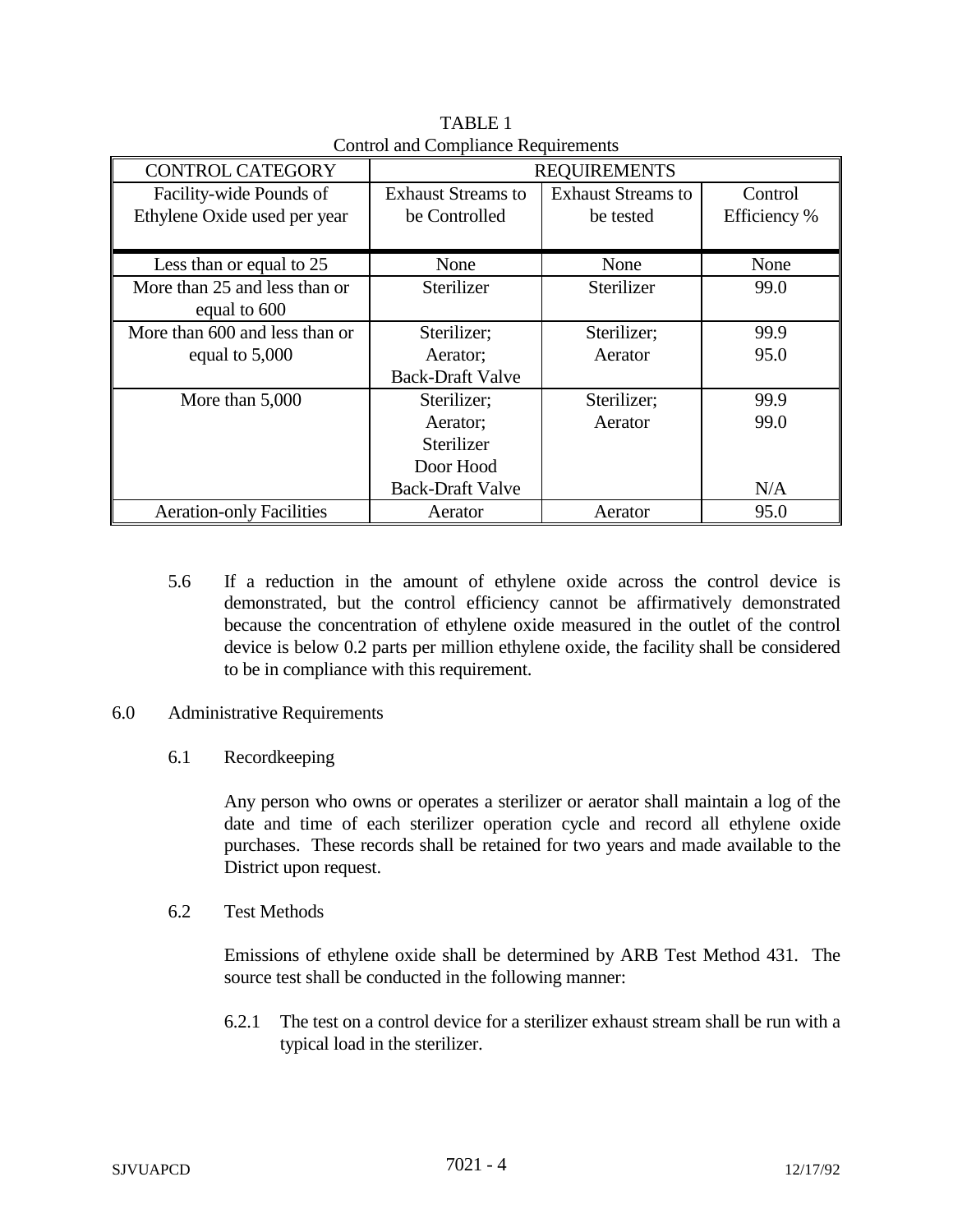- 6.2.2 The test on a control device for an aerator exhaust stream shall be run with a typical load in the aerator.
- 6.2.3 The inlet and outlet of the control device shall be sampled simultaneously during testing to measure the control efficiency.
- 6.2.4 The efficiency of each control device shall be determined under conditions of maximum ethylene oxide mass flow to the device, under normal operating conditions.
	- 6.2.4.1 to measure the control efficiency of the control device on the sterilizer exhaust stream, sampling shall be done during the entire duration of the first sterilizer evacuation after ethylene oxide has been introduced.
	- 6.2.4.2 to measure the control efficiency of the control device on an aerator exhaust stream with a constant air flow, sampling shall be done during a period of at least 60 minutes, starting 15 minutes after aeration begins.
	- 6.2.4.3 to measure the control efficiency of the control device on an aerator exhaust stream with a non-constant air flow, sampling shall be done during the entire duration of the first aerator evacuation after aeration begins.
- 6.2.5 There shall be no dilution of the air stream between the inlet and outlet test points during testing.
- 6.3 Notification

Any person who owns or operates a sterilizer or aerator must submit by February 1, 1991 the following information:

- 6.3.1 The name(s) of the owner and operator of the facility.
- 6.3.2 The location of the facility.
- 6.3.3 The number of sterilizers and aerators at the facility.
- 6.3.4 An estimate of the total pounds of ethylene oxide and sterilant gas used by the facility during the 1990 calendar year.